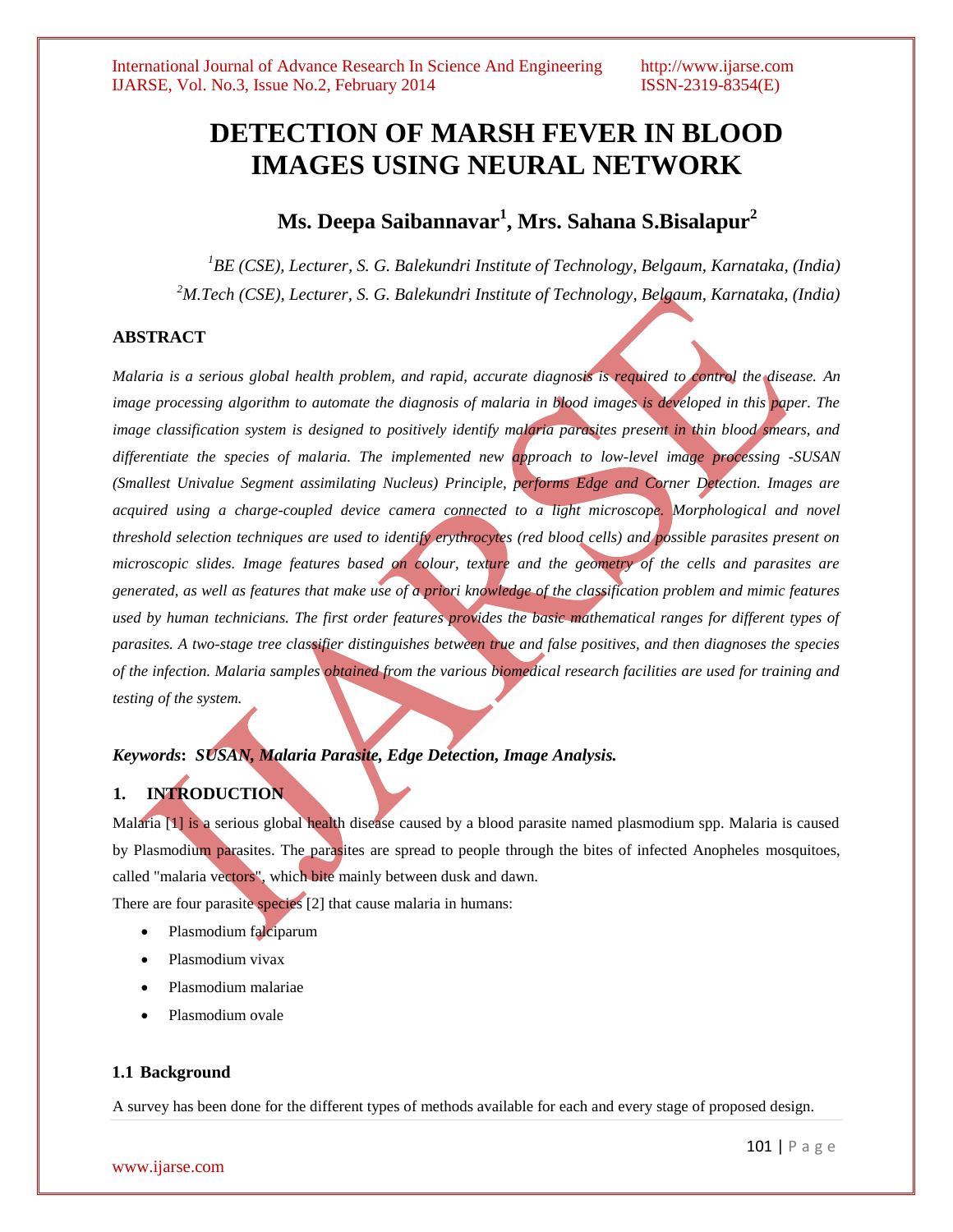Following are the stages with survey information:

### **1.1.1 Image Analysis**

There are many methods available for Image Analysis for edge and corner detection. Edge detection refers to the process of identifying and locating sharp discontinuities in an image. Comparision of 3 methods of Image Analysis namely: Canny Edge Detection, Median Filtering, and SUSAN [3] [4] Algorithm has been done using SUSAN algorithm

#### **1.1.2 Canny Edge Detection**

The Canny edge detection [5] operator was developed by John F. Canny in 1986 and uses a multi-stage algorithm to detect a wide range of edges in images. Most importantly, Canny also produced a computational theory of edge detection explaining why the technique works.

#### **Advantages of Canny Edge Detection**

- Using probability for finding error rate.
- Localization and response.
- . Improving signal to noise ratio.
- Better detection especially in noise conditions.
- Results are stable.

#### **Disadvantages of Canny Edge Detection**

- Complex Computations.
- False zero crossing.
- Time consuming This algorithm is slower than SUSAN approach.
- The edge connectivity at junction is poor and corners are rounded.

### **1.1.3 Median Filtering**

It is the most popular and simple nonlinear low pass filter. It reduces noise without blurring. In microscopic image processing, it is usually necessary to perform high degree of noise reduction in an image before performing higherlevel processing steps, such as edge detection. The median filter is a non-linear digital filtering technique, often used to remove noise from images or other signals. The idea is to examine a sample of the input and decide if it is representative of the signal. This is performed using a window consisting of an odd number of samples. The values in the window are sorted into numerical order; the median value, the sample in the center of the window, is selected as the output. The oldest sample is discarded, a new sample acquired and the calculation repeats.

#### **Algorithm**

The median filter considers each pixel in the image in turn and looks at its nearby neighbors to decide whether or not it is representative of its surroundings. Instead of simply replacing the pixel value with the mean of neighboring pixel values, it replaces it with the median of those values. The median is calculated by first sorting all the pixel values from the surrounding neighborhood into numerical order and then replacing the pixel being considered with the middle pixel value. (If the neighborhood under consideration contains an even number of pixels, the average of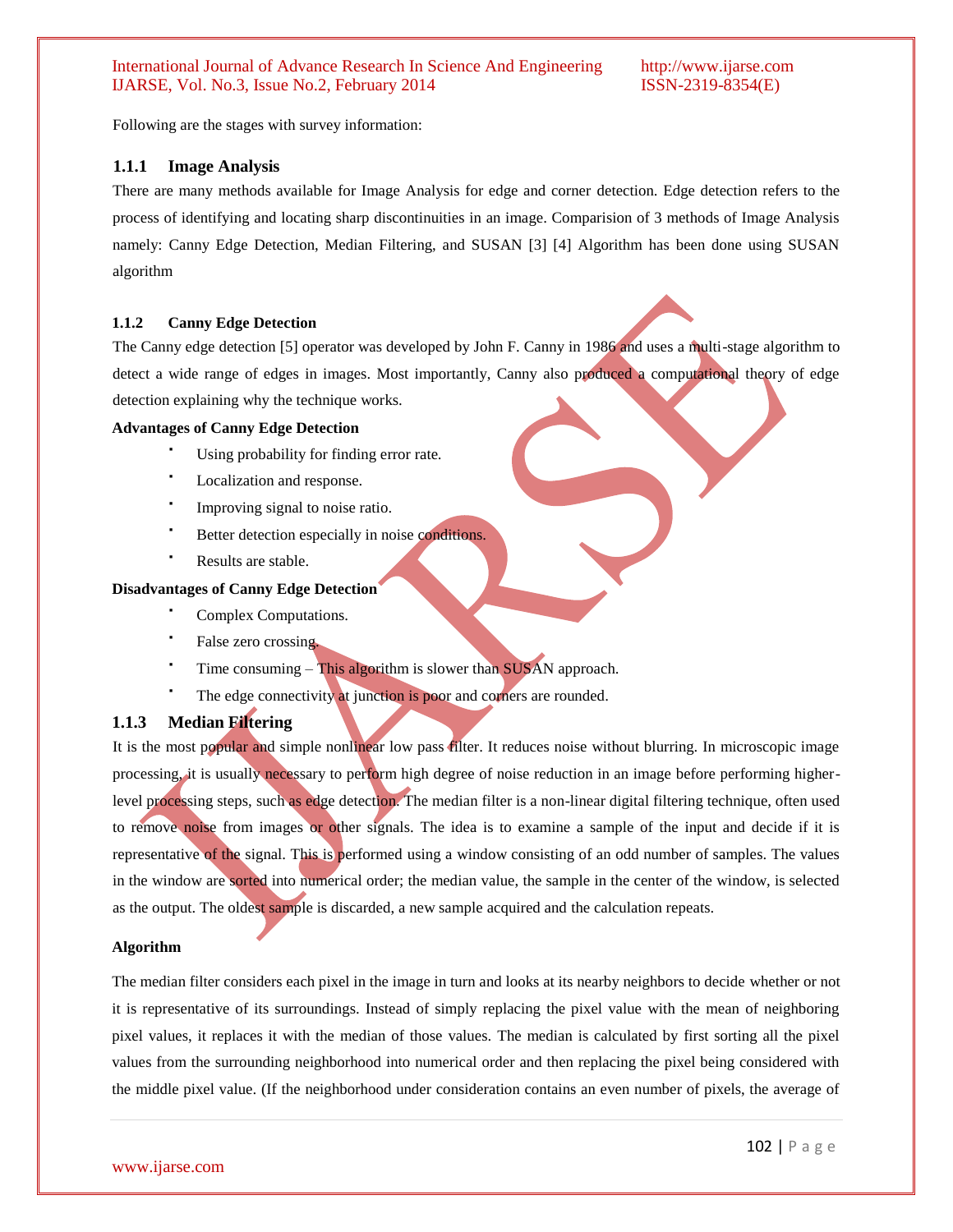the two middle pixel values is used).

#### **Advantages of Median Filtering**

- $\bullet$ It's simple to understand.
- The median filter preserves brightness differences resulting in minimal blurring of regional boundaries.
- $\bullet$ Preserves the positions of boundaries in an image, making this method useful for visual examination and measurement.
- Median computer algorithm can be customized.

#### **Disadvantages of Median Filtering**

- Less effective in removing Gaussian or random-intensity noise "The median filter can remove noise only if the noisy pixels occupy less than one half of the neighborhood area."
- Repeating will remove noise but at the expense of detail (posterization occurs ) where pixel brightness values are leveled across regions "group of pixels having similar brightness values".
- High computational cost (for sorting N pixels, the temporal complexity is  $O(N \log N)$ , When the median filter must be carried out in real time, the software implementation in general-purpose processors does not usually give good results and FPGAs are a good alternative (Field Programmable Gate Array -hardware)
- Some median algorithms are not good for real time processing.

# **1.1.4 Susan Approach (A Non-linear Filtering)**

For a real time system using time varying image sequences, speed is an important criterion to be considered. Also there has to be a compromise between maximizing signal extraction and minimizing output noise: the so called "Uncertainty Principle" of edge detection. In this paper a new approach to low-level image processing - SUSAN (Smallest Univalue Segment assimilating Nucleus) Principle is implemented, which performs Edge and Corner Detection and Structure Preserving Noise Reduction.

#### **Advantages of SUSAN Approach:**

- Detection of image edges and lines is done accurately and quickly.
	- The localization of the features is independent of the mask size used and hence the noise suppression is good.
	- Connectivity of edges and lines at junctions is good.
- $\bullet$ The SUSAN principle can be viewed as an efficient way of finding features using local information from a pseudo-global view point.

# **II METHODOLOGY**

The objective of the paper is:

- To develop a fully automated image classification system to positively identify malaria parasites present in thin blood smears, and differentiate the species.
- The algorithm generated will be helpful in the area where the expert in microscopic analysis may not be available. The effort of the algorithm is to detect presence of parasite at any stage. One of the parasites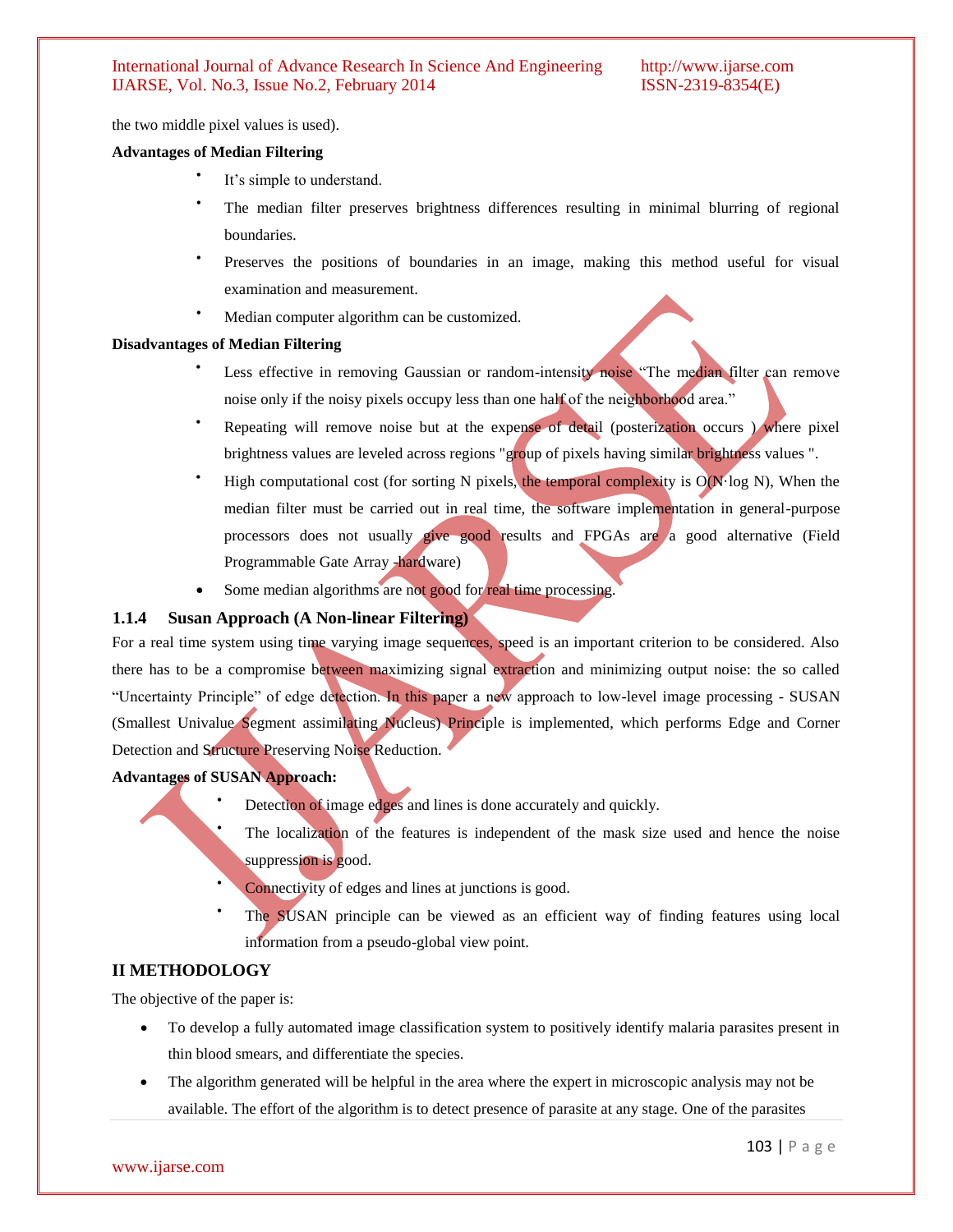grows in body for 7 to 8 days without any symptoms. So if this algorithm is incorporated in routine tests,

the presence of malaria parasite can be detected.

The design follows the same steps as that of a pattern recognition problem. But the best part of the algorithm is the usage of the most appropriate algorithm for each stage. The test algorithms illustrated above give an insight about the algorithm to be used for each stage. The process given below is shown in Fig 1.

- 1. Image Acquisition and database collection
- 2. Image Analysis
- 3. Image Segmentation
- 4. Feature Generation
- 5. Classification of Parasite and result verification

### **2.1 Image Acquisition and Database Collection**

Oil immersion views (10x1000), of Giemsa stained blood films [6] were captured using a binocular microscope mounted with a digital camera. Captured images were  $430$  pixels  $\bar{X}$  360 pixels jpeg images.

### **2.1.1 Image analysis**

For a real time system using time varying image sequences [7], speed is an important criterion to be considered. Also there has to be a compromise between maximizing signal extraction and minimizing output noise: the so-called "Uncertainty Principle" of edge detection. I have implemented a new approach to low-level image processing - SUSAN (Smallest Univalue Segment assimilating Nucleus) Principle, which performs Edge and Corner Detection and has become one of the most widely used edge finding algorithms, is found to be ten times slower than this SUSAN approach. The results are stable for Canny but the edge connectivity at junction is poor Structure Preserving Noise Reduction. Canny edge detector, which and corners are rounded.



# **Fig. 1 Block Schematic of the Parasite Detection System**

The fact that SUSAN edge and corner enhancement uses no image derivative, explains why the performance in the presence of noise is good. The integrating effect of the principal together with its non-linear response gives strong noise rejection.

An RGB image is selected and a predefined 2D filter is applied for contrast enhancement and a N-D filtering for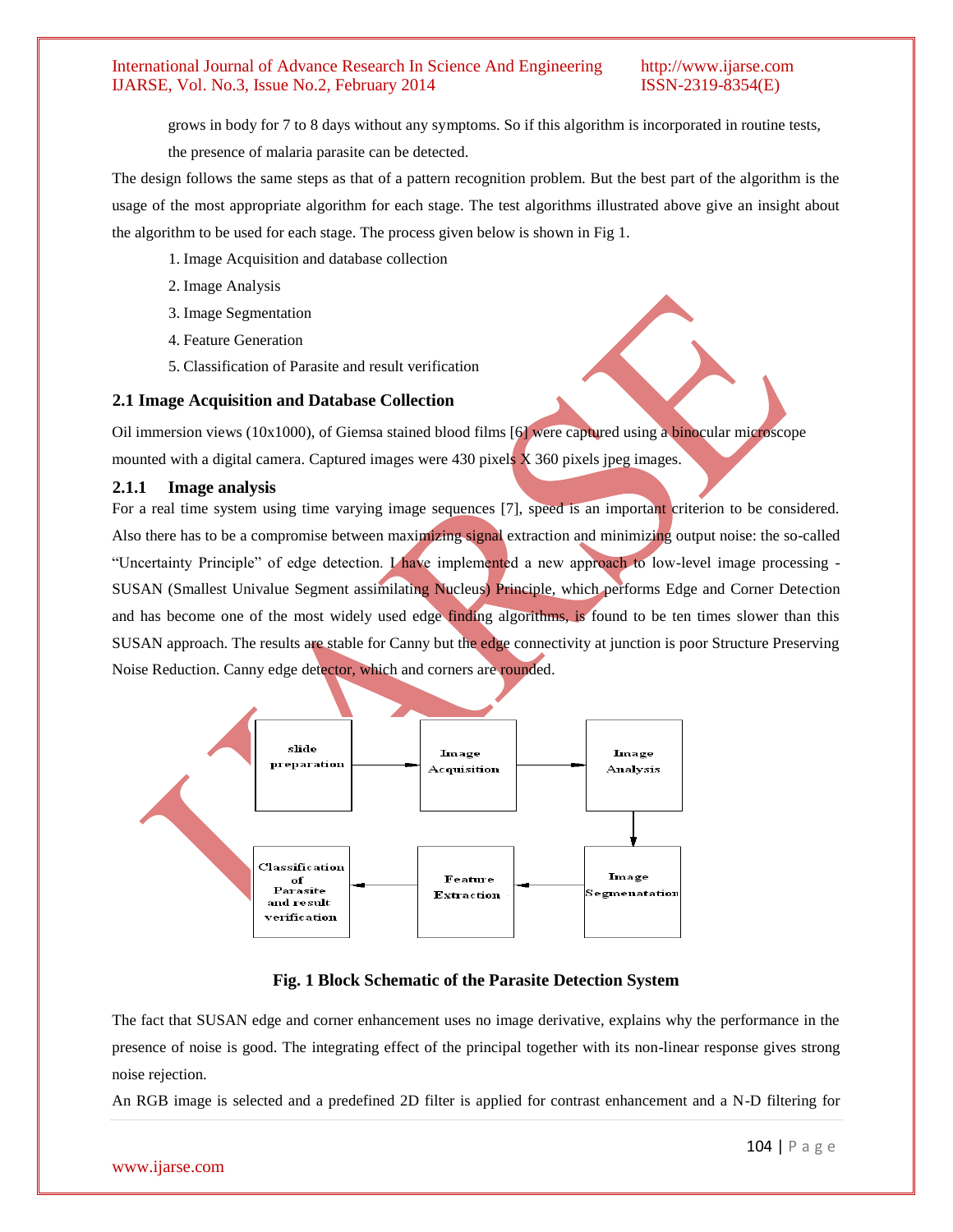multidimensional images is applied.

An RGB filtered image is firstly converted into a gray scale image. (1) is the formula used to convert RGB value of a pixel into its gray scale value.

#### **:Gray = 0.2989\*R+0.5870\*G+0.1140\*B (1)**

Where R, G, B correspond to the colors of the pixel, respectively. This gray scale image is given as input to SUSAN process for Edge and Corner Detection.

### **2.1.2 Image segmentation**

Techniques have been proposed earlier that make use of thresholding or morphology to segment an image. In this section the presented technique takes benefit of morphological operation [9] at appropriate positions in the whole process to maximize the productivity of the algorithm. In order to use morphological methods for image segmentation, the shape and size of the objects in the image must be known. The size and eccentricity of the erythrocytes are also required for the calculation of some feature values (as these can be indicative of infection). The shape of the objects (circular erythrocytes) is known a priori, but the image must be analyzed to determine the size distribution of objects in the image and to find the average eccentricity of erythrocytes present.

The next stage of the process identifies and segments potential parasites and erythrocytes from the image background. To extract the infected erythrocytes, it is first necessary to identify them from the combination of parasites and erythrocytes in the image, and then segment them from the background.

A SUSAN binary image is applied with dilation for bridging gaps in an image and erosion is applied to eliminate unwanted detail. This dilated image is input for bw-labeling. Bw-label is Label connected components in binary image. The erythrocytes that have been identified as possibly infected are then extracted from the image and passed to the next stage of the algorithm for feature generation. The binary mask of the erythrocyte, as well as a binary mask of parasite -like objects present in the cell, is also passed to the next stage.

# **2.1.3 Feature Generation and Classification**

Feature Generation: Two sets of features are used for development. The first set will be based on image characteristics that have been used previously in biological cell classifiers, which include geometric features (shape and size), colour attributes and grey-level textures.

It will be advantageous to apply expert, a priori knowledge to a classification problem. This will be done with the second set of features, where measures of parasite and infected erythrocyte morphology that are commonly used by technicians for manual microscopic diagnosis are used. It"s desirable to focus on these features, because it is already known that they are able to differentiate between species of malaria.

**Feature Classification:** The final classification of an erythrocyte as infected with malaria or not, and if so, the species of the parasite, falls to the classifier. The classifier is a two-stage tree classifier, with an infection classified as positive or negative at the first node, and the species assigned at the second node.

The design of a tree classifier has the following steps: the design of a tree structure (which has already been assigned), the selection of features to be used at every node, and the choice of decision rule at each node. The same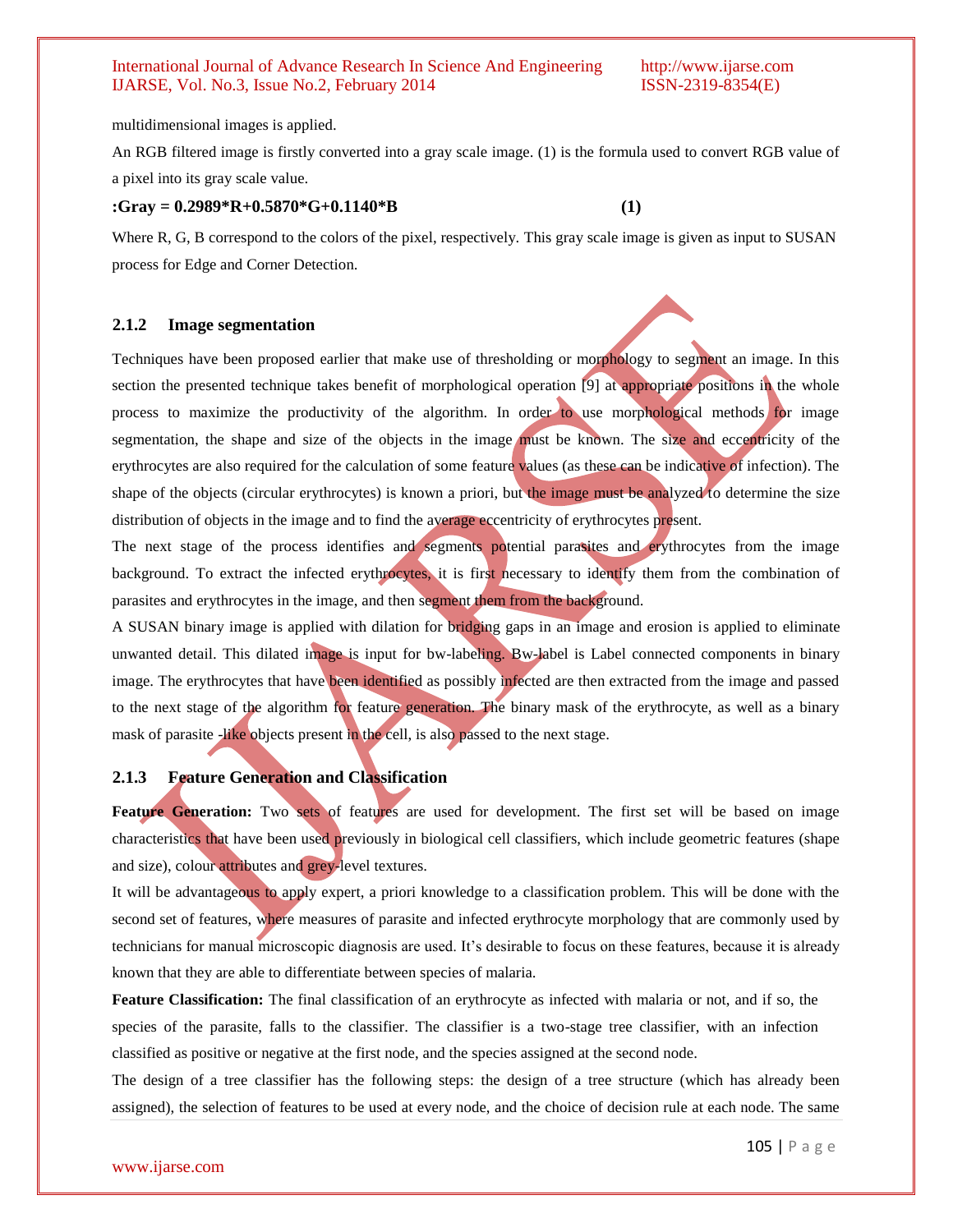type of classifier is used at both nodes.

The features selected for the first classifier are those that describe the colour and texture of the possible parasites. The features used by microscopists to differentiate malaria species are selected for the second classifier. The training goal is to minimize squared errors, and training is stopped when the error of a validation set increased. This is done to avoid overtraining.

# **2.1.4 Results**

The performance and accuracy of the algorithm are analyzed using 4 measures:

- **Sensitivity**, the ability of the algorithm to detect a parasite present;
- **Specificity**; **accuracy** and **positive predictive value** (PPV), the success of the algorithm at excluding non-infected cells. These values are expressed in terms of true positives (TP), false positives (FP) and false negatives (FN): The algorithm has been tested on various malaria malarial parasites

# **III IMPLEMENTATION**

This chapter will discuss the implementation processes of this research. There are six stages in the implementation process viz., Slide Preparation, Image Acquisition, Image Analysis, Image segmentation, Feature Extraction, and Classification of parasite and Result Verification.

### **3.1 Image Processing**

Image processing involves changing the nature of an image in order to either

- Improve its pictorial information for human interpretation, or
- Render it more suitable for autonomous machine

perception. It may include,

- Enhancing the edges of an image to make it appear sharper.
- Removing noise from an image; noise being random errors in the image.
- Removing motion blur from an image.

# **3.1.1 Aspects of image processing**

It is convenient to subdivide different image processing algorithms into broad subclasses. There are different algorithms for different tasks and problems, and often would like to distinguish the nature of the task at hand. **Image Enhancement:** This refers to processing an image so that the result is more suitable for a particular application. Examples include:

- Sharpening or de-blurring an out of focus image,
- Highlighting edges,
- Improving image contrast, or brightening an image,
- Removing noise.

**Image Restoration:** This may be considered as reversing the damage done to an image by a known cause.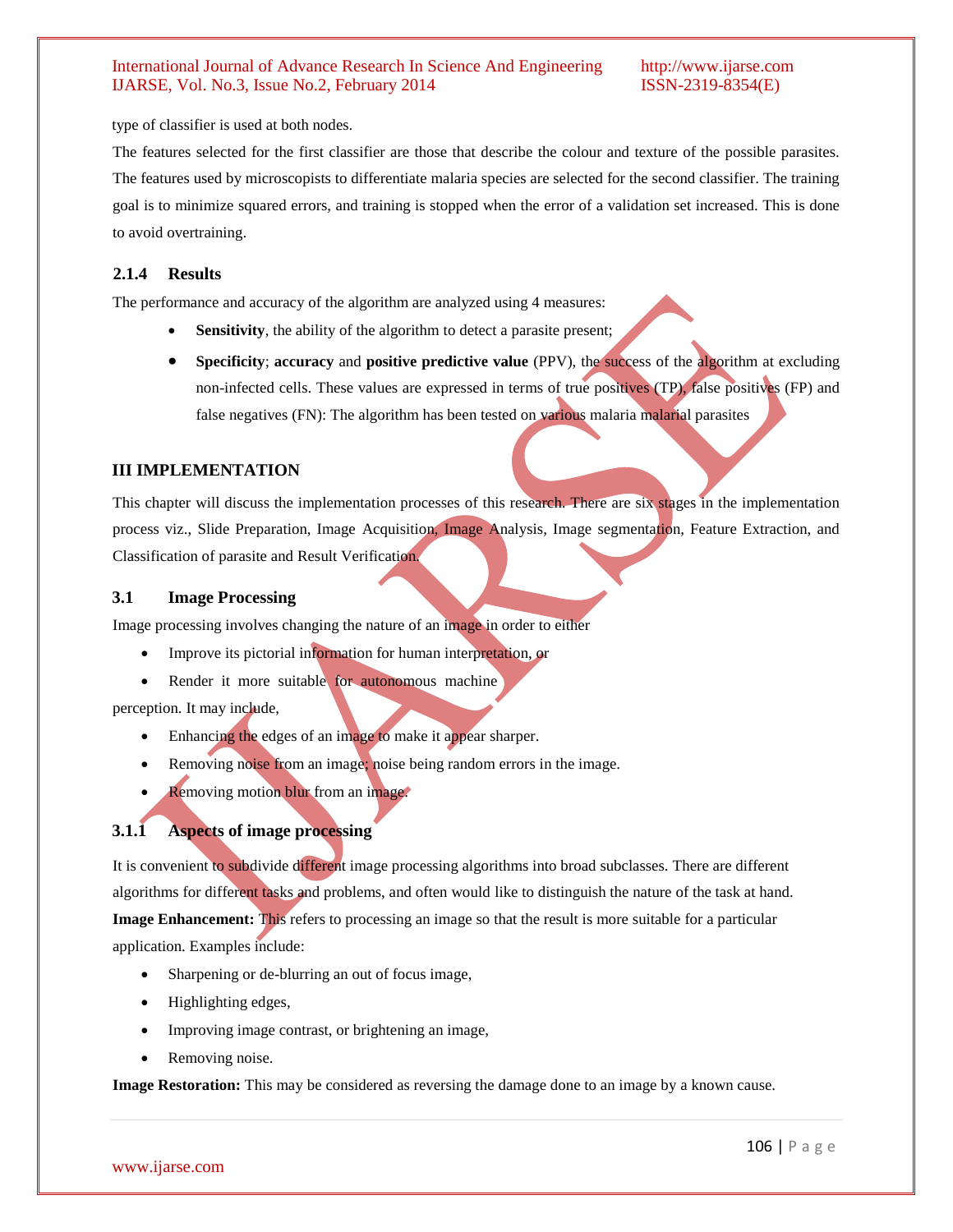Examples include:

- Removing of blur caused by linear motion,
- Removal of optical distortions,
- Removing periodic interference.

**Image Segmentation:** This involves subdividing an image into constituent parts, or isolating certain aspects of an image.

Finding lines, circles or particular shapes in an image.

# **3.2 Types of the images**

#### **3.2.1 Binary Image**

Each pixel is just black or white. Since there are only two possible values for each pixel, only need is one bit per pixel. Such images can therefore be very efficient in terms of storage. Images for which a binary representation may be suitable include text, fingerprints or architectural plans.

#### **3.2.2 Grayscale Image**

Each pixel is a shade of grey, normally from 0(black) to 255(white).this range means that each pixel can be represented by eight bits or exactly one byte. This is a very natural range for image file handling. True color or RGB.

Here each pixel has a particular color; that color being described by the amount of red, green and blue in it. If each of these components has a range  $0-255$  this gives a total of  $255^{\prime}\text{3}$ =16,77,216 different possible colors in the image. Since the total number of bits required for each pixel is 24, such images are also called 24-bit color images. Such an image may be considered as consisting of a stack of three matrices representing the red, green and blue values for each pixel.

#### **3.3 Slide Preparation**

Anonymized thin blood film images were obtained from the laboratories. The samples obtained mostly had low number of parasites in early stages (rings) of their life cycle. Such features are often hard to detect. In addition several samples did not have any parasites (negative controls). The samples were stained using a fast Giemsa protocol to highlight the diagnosis. Slide images were acquired using a charge coupled device (CCD) camera with different range of magnification. Some images had variable stain characteristics making computer-based detection more challenging as shown in fig 2.

#### **3.4 Image Acquisition**

Oil immersion views (10x1000), of Giemsa stained blood films were captured using a binocular microscope mounted with a digital camera. Captured images were 430 pixels X 360 pixels jepeg images. The database consists of 300 images as shown in fig 3.

[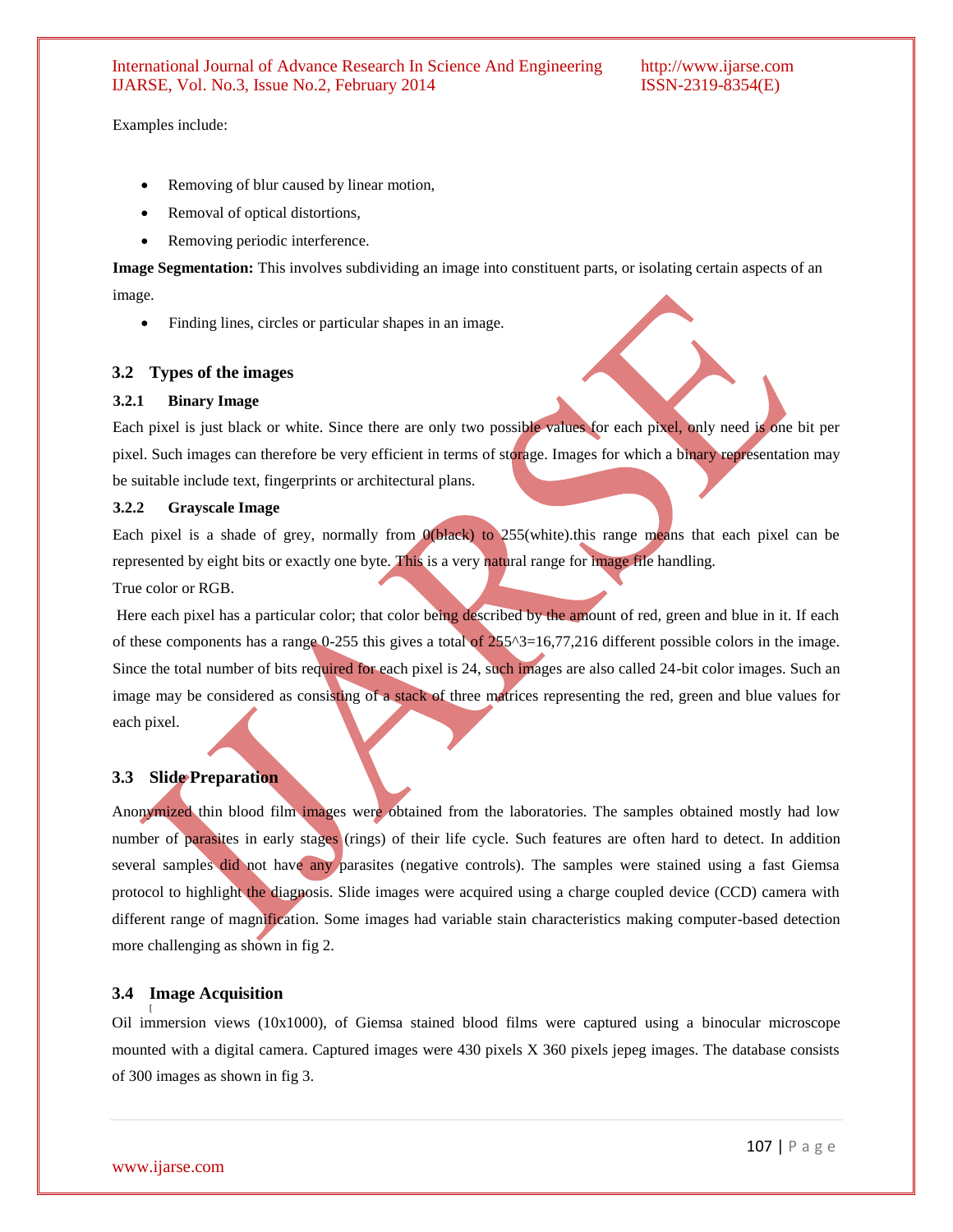



**Fig. 2 Slide Preparation Fig. 3 Image Acquisition** 

#### **3.5 Image Analysis**

Image analysis usually starts with a pre-processing stage, which includes operations such as noise reduction. The purpose of pre-processing is to remove unwanted objects and noise from the image to facilitate image segmentation into meaningful regions. The steps required to carry out image pre-processing were implemented on low resolution images are as follows:

- i) Load colored (RGB) or gray scale image, the colored image is converted to gray scale image. The contrast of the gray scale image is enhanced using local histogram equalization to enhance the visibility of the parasites and RBC.
- ii) The next and important step in image segmentation is to extract meaningful regions, or in other words, distinguish objects from background. The common way described in the literature is to use edge detection algorithms.

# **Non-Linear Filtering: SUSAN**

For a real time system using time varying image sequences, speed is an important criterion to be considered. Also there has to be a compromise between maximizing signal extraction and minimizing output noise: the so called "Uncertainty Principle" of edge detection. The implemented approach to low-level image processing – SUSAN (Smallest Univalue Segment assimilating Nucleus) Principle, performs Edge and Corner Detection and Structure Preserving Noise Reduction. Canny edge detector, which has become one of the most widely used edge finding algorithms, is found to be ten times slower than this SUSAN approach. The results are stable for Canny but the edge connectivity at junction is poor and corners are rounded. The fact that SUSAN edge and corner enhancement uses no image derivative, explains why the performance in the presence of noise is good. The integrating effect of the principal together with its non-linear response gives strong noise rejection.

**Algorithm:** The following steps are performed at each image pixel:

- Place a circular mask around the pixel in question.
- Calculate the number of pixels within the circular mask which have similar brightness to the nucleus. These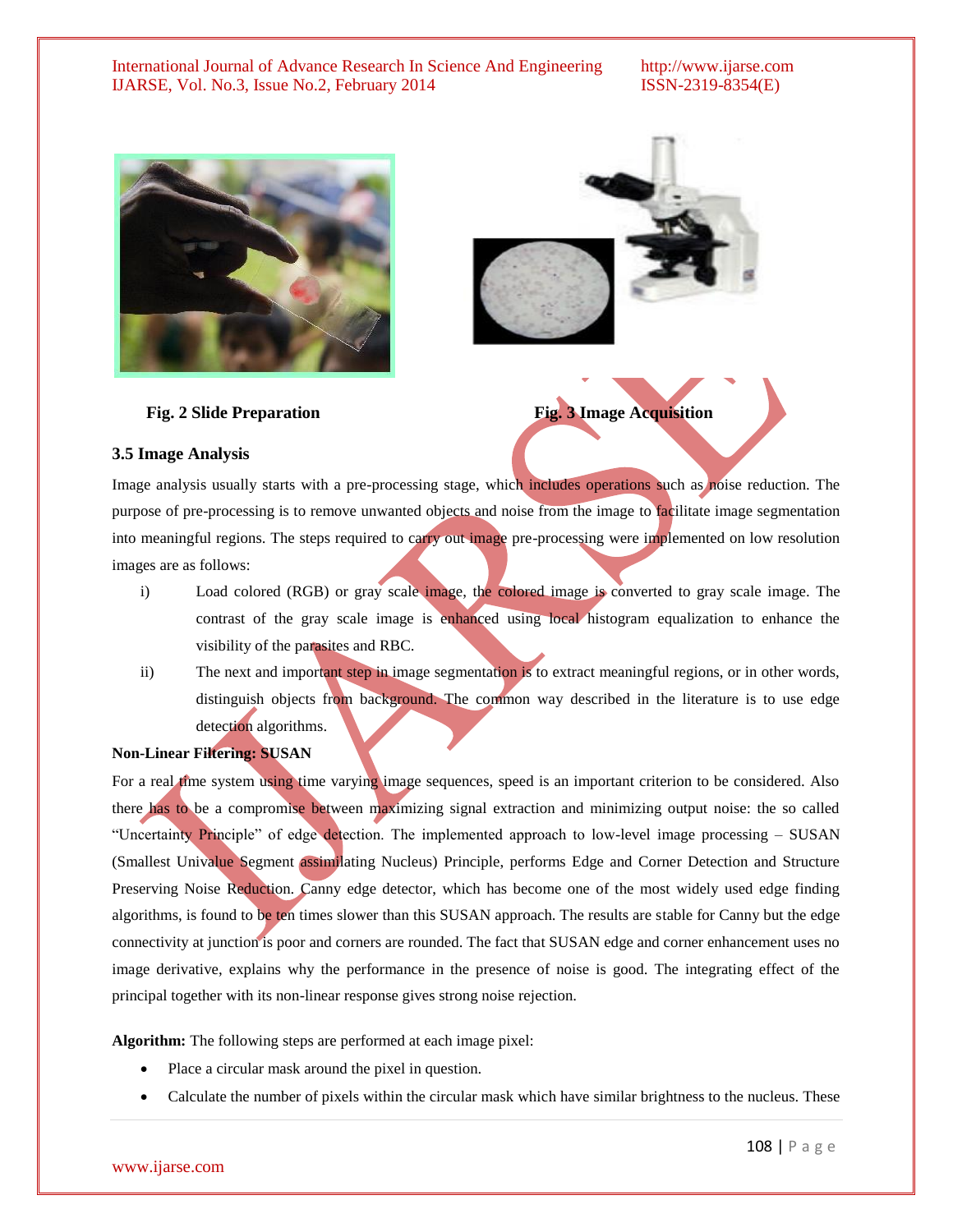define the USAN.

- Subtract USAN size from geometric threshold to produce edge strength image.
- Use moment calculations applied to the USAN to find edge direction.
- Apply non-maximum suppression thinning and sub-pixel estimation, if required.



#### **Fig. 4 The Two Main Edge Types**

Fig. 4 represents a typical straight edge in a section of a real image, with brightness indicated by the numerical text as well as the shading of the pixels. The SUSANs for three points of interest are shown as the white regions of a small (3 by 3) mask. Points (a) and (b) are standard edge points, lying definitely on one side of the edge or the other. Point (c) lies on a band of brightness half way between the brightnesses of the two regions generating the edge. It therefore has a differently shaped USAN, and a centre of gravity coinciding with the nucleus.

Hence SUSAN allows image edges, corners and junctions to be accurately and quickly found and a related method for reducing noise whilst preserving image structure. The localization of the features is independent of the mask size used and noise suppression is shown to be good.

# **3.6 Image Segmentation**

For the actual recognition stage, *segmentation* should be done before it to extract out only the part that has useful information. The goal of the segmentation process is to define areas within the image that have some properties that make them homogeneous. The definition of those properties should satisfy the general condition that the union of neighboring regions should not be homogeneous if considered the same set of properties. After segmentation, the discontinuities in the image correspond to boundaries between regions can be easily established**.** In this section the presented technique takes benefit of morphological operation and thresholding at appropriate positions in the whole process to maximize the productivity of the algorithm. In order to use morphological methods for image segmentation, the shape and size of the objects in the image must be known. The commonly used method is connected component labelling. The size and eccentricity of the erythrocytes are also required for the calculation of some feature values (as these can be indicative of infection). The shape of the objects (circular) the image and to find the average eccentricity of erythrocytes present.

The binary image of statistically similar region generated after Susan approach distinguishing RBC and background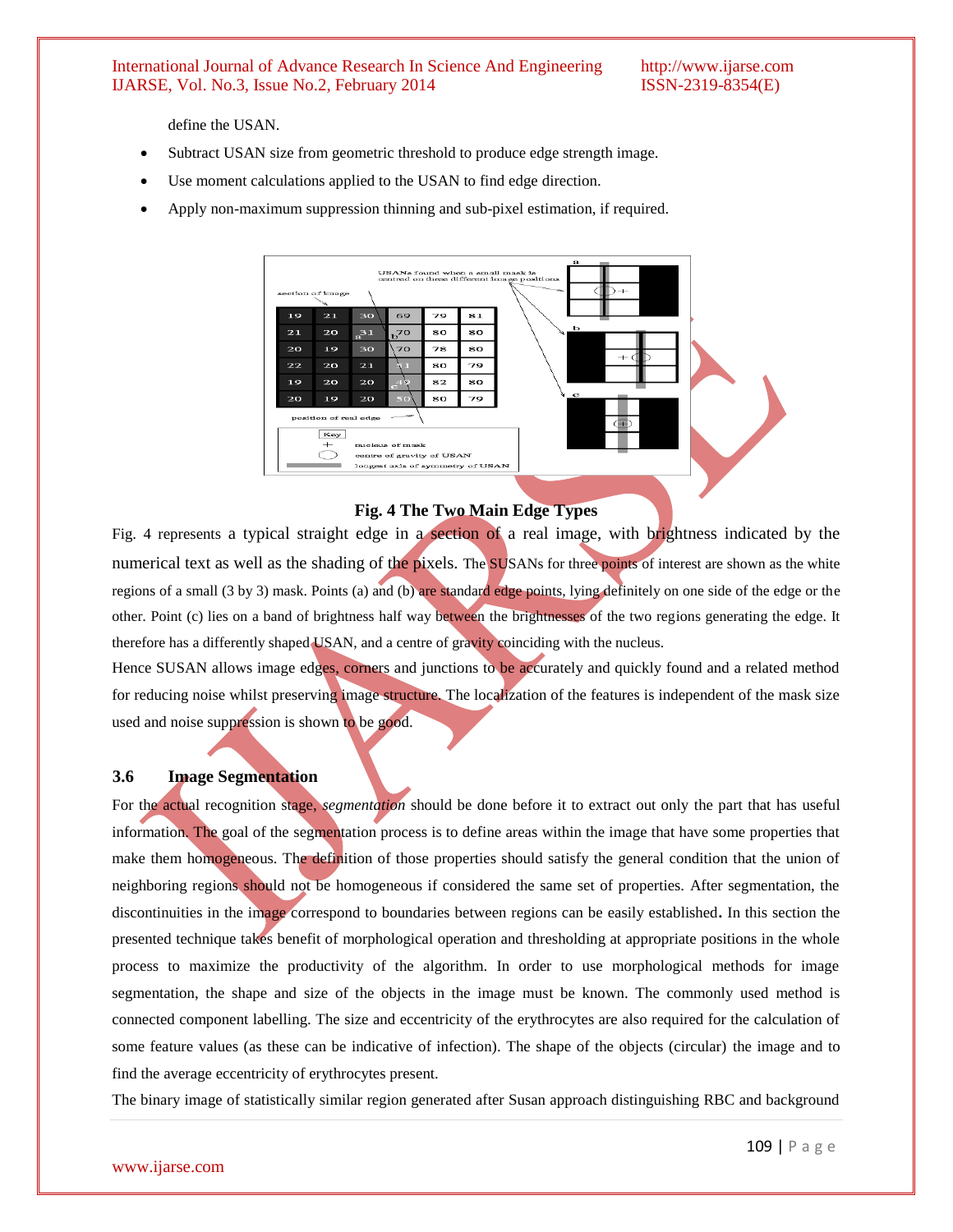[7], but because of biconcave shape of the RBC, the central pallor is assigned the same features as the background as shown in . It is required to remove the central pallor in the RBC [8] and to perform this task a 'hole filling' algorithm was designed. The technique to fill the holes in the binary digital image is to extract the largest connected component among all the connected components. Connected component analysis extracts the information on pixel connectivity in a two-dimensional image by labelling connected pixels possessing same intensities. All the connected components were extracted as shown in and intersection of the largest connected component i.e. the background was performed with the original image shown in. The reason for explicitly designing a hole-filling method is to be able to obtain an average diameter of the RBCs. To do this there is a need to obtain a count of the RBCs. The central pallor could easily get construed as an RBC and, therefore, it had to be masked or the hole had to be filled to capture the total number of RBCs and their size distribution. Secondly, the hole-filling algorithm provides an extra piece of information about the size distribution of central pallor which can be useful in detecting other blood diseases.

| Ō           | Ů | Ō | Ō | Ů | Ō            | Ů      | Ů            |
|-------------|---|---|---|---|--------------|--------|--------------|
| 0           | ı | ı | 0 | 0 | $\mathbf{1}$ | ı      | $\mathbf{1}$ |
| Q           | ŋ | ı | o | 0 | 0            | l<br>n | ı            |
| Ō           | ı | l | Ō | Ō | Ō            | Ō      | Ů            |
| 0           | 0 | 0 | 1 | ı | 0            | 0      | 0            |
| Q           | Q | Q |   | 1 | 0            | 0<br>п | Q            |
| Ō           | Ů | Ō | Ō | Ō | Ō            | Ō      | Ů            |
| Ł<br>ı<br>c |   |   |   |   |              |        |              |



**Fig. 5 Component Labelling**

#### **Bwlabel Algorithm**

- 1.  $L =$  bwlabel(BW, n) returns a matrix L, of the same size as BW, containing labels for the connected objects in BW. The variable n can have a value of either 4 or 8, where 4 specifies 4-connected objects and 8 specifies 8-connected objects. If the argument is omitted, it defaults to 8.
- 2. The elements of L are integer values greater than or equal to 0. The pixels labeled 0 are the background. The pixels labeled 1 make up one object; the pixels labeled 2 make up a second object; and so on.
- 3.  $[L, num] = \text{bwlabel}(BW, n)$  returns in num the number of connected objects found in BW.
- 4. The functions bwlabel, bwlabeln, and bwconncomp all compute connected components for binary images. bwconncomp replaces the use of bwlabel and bwlabeln. It uses significantly less memory and is sometimes faster than the other functions.

# **3.7 Feature Extraction**

Feature selection is one of the most important tasks in data mining area, with methods which allows determining the most relevant features for pattern recognition. A suitable subset of features is found when it permits synthesizing the similarity of the pattern within its class and dissimilarity amongst other different classes. The goal of feature selection is to reduce the dimensionality of vectors associated to patterns selecting a subset of attributes smaller than the original. The classifier performance is often improved eliminating redundant features. Hence the purpose of feature generation is to compute new variables from the image array that concentrate information to separate classes.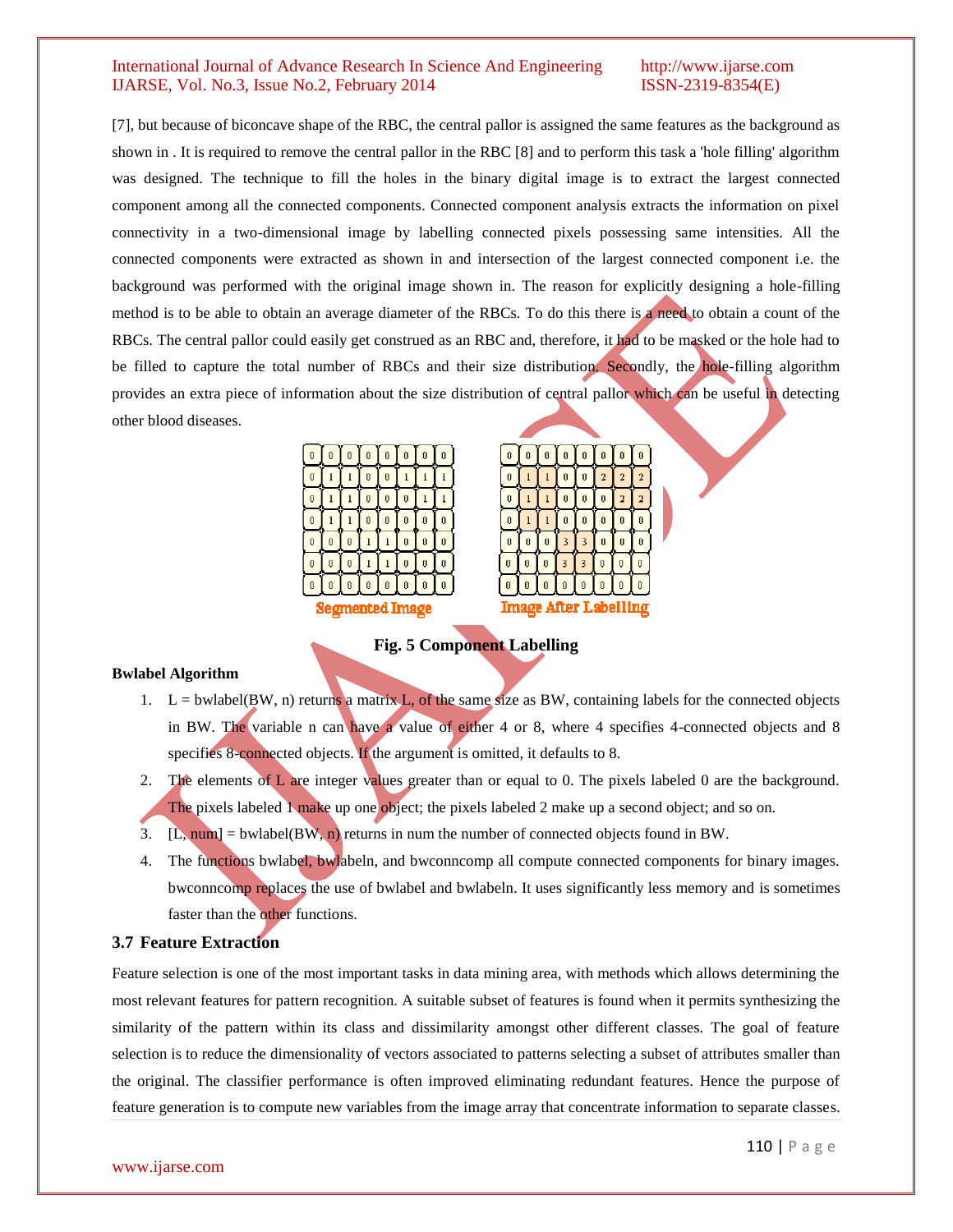The classifier has two functions: it must determine whether or not a detected cell is truly positive for malaria, and what the species of the infection is. Features are created with these functions in mind. They provided information with which the classifier distinguished between parasites and other artifacts in the blood, and allowed the classifier to differentiate between parasites of different species. The final performance of the classifier directly depended on the success of the feature generation stage.

Two sets of features had been chosen for development. The first set is based on image characteristics that have been used previously in biological cell classifiers, which include geometric features (shape and size), colour attributes and grey-level textures.

# **3.7.1 First Order Features**

Texture is generated from the grayscale image matrices of the red, green and blue components, as well as the intensity component from the hue-saturation-intensity image space.

**1. Average gray level or Mean:** It is the average or mean value of the array.

 $\sum_{\alpha}$  (2)

- **2. Standard Deviation:** It shows how much variation or dispersion exists from the average.
- $\hspace{2.6cm}$  (3) **3. Kurtosis:** It is a measure of shape and peakedness of probability distribution.
	- <sup>∑</sup>̅ **(4)**

 $[ $\Sigma$ ]<sup>^</sup>$ 

**4. Skewness:** It is a measure of asymmetry of data around the sample mean.

 $\mathbf{S}_\mathbf{S} = -\mathbf{S}$  (5)

**:** ̅

**5 Entropy:** It is a statistical measure of randomness that is used to characterize the texture of the input image.

**:S<sup>E</sup> = -** ∑

### **3.7.2 Probabilistic Neural Network**

A **probabilistic neural network (PNN)** [10] [11] is a [feedforward neural network,](http://en.wikipedia.org/wiki/Feedforward_neural_network) which was derived from the [Bayesian network](http://en.wikipedia.org/wiki/Bayesian_network) and a statistical algorithm called [Kernel Fisher discriminant analysis.](http://en.wikipedia.org/wiki/Kernel_Fisher_discriminant_analysis) In a PNN, the operations are organized into a multilayered feedforward network with four layers:

**(6)**

- Input layer
- Hidden layer
- Pattern layer/Summation layer
- Output layer

#### **Architecture of a PNN Network**

In 1990, Donald F. Specht proposed a method to formulate the weighted-neighbor method described above in the form of a neural network. He called this a "*Probabilistic Neural Network*". Here is a diagram of a PNN network as illustrated in Fig 6:

All PNN networks have four layers: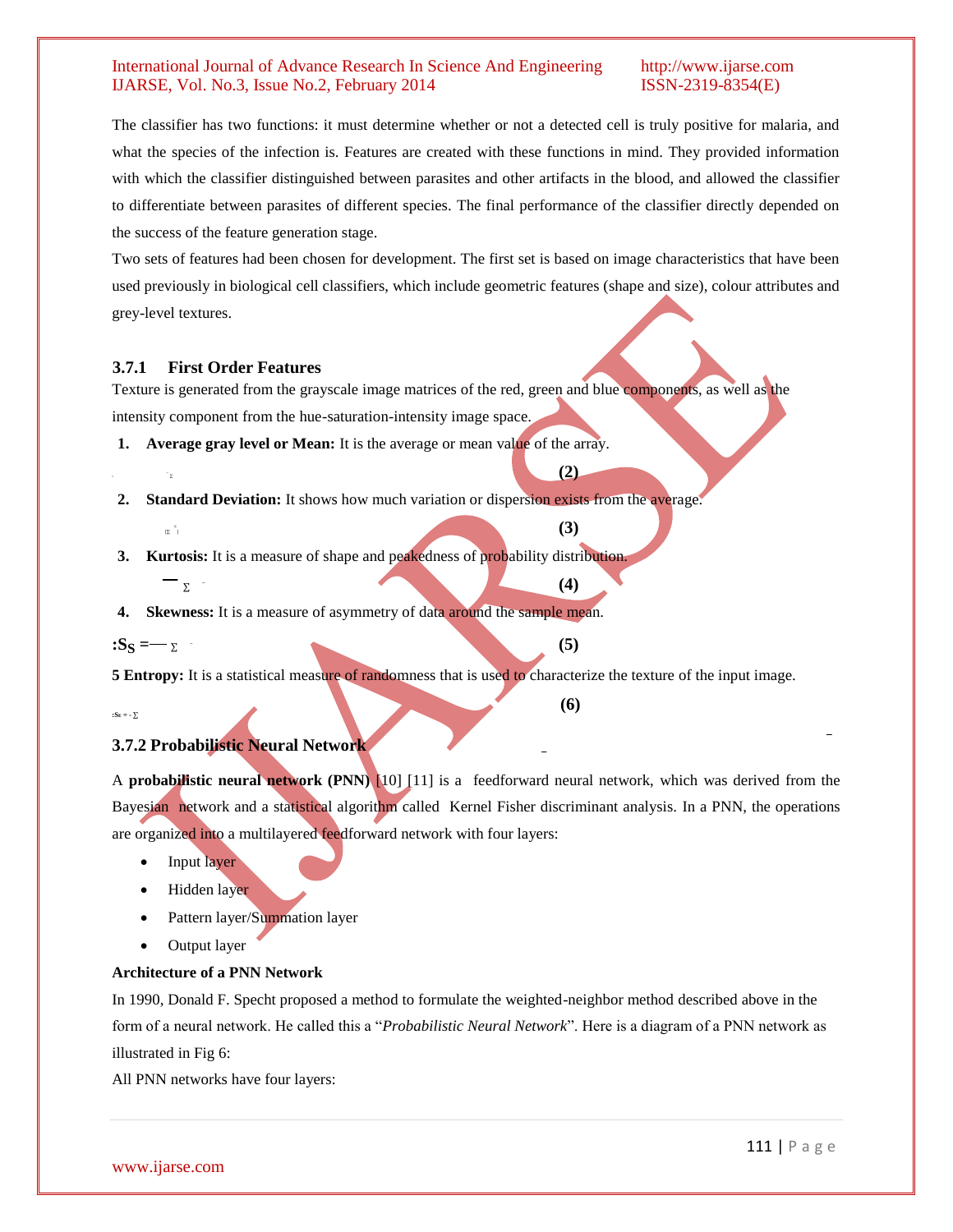**Input layer:** There is one neuron in the input layer for each predictor variable. In the case of categorical variables, *N*-1 neurons are used where *N* is the number of categories. The input neurons (or processing before the input layer) standardize the range of the values by subtracting the median and dividing by the interquartile range. The input neurons then feed the values to each of the neurons in the hidden layer.

**Hidden layer:** This layer has one neuron for each case in the training data set. The neuron stores the values of the predictor variables for the case along with the target value. When presented with the *x* vector of input values from the input layer, a hidden neuron computes the Euclidean distance of the test case from the neuron"s center point and then applies the RBF kernel function using the sigma value(s). The resulting value is passed to the neurons in the pattern layer.

**Pattern layer / Summation layer:** The next layer in the network is different for PNN networks. For PNN networks there is one pattern neuron for each category of the target variable. The actual target category of each training case is stored with each hidden neuron; the weighted value coming out of a hidden neuron is fed only to the pattern neuron that corresponds to the hidden neuron"s category. The pattern neurons add the values for the class they represent (hence, it is a weighted vote for that category).

**Decision layer:** The decision layer is different for PNN networks. For PNN networks, the decision layer compares the weighted votes for each target category accumulated in the pattern layer and uses the largest vote to predict the target category.



#### **Advantages**

There are several advantages and disadvantages using PNN instead of [multilayer perceptron.](http://en.wikipedia.org/wiki/Multilayer_perceptron)

- PNNs are much faster than multilayer perceptron networks.
- PNNs can be more accurate than multilayer perceptron networks.
- PNN networks are relatively insensitive to outliers.
- PNN networks generate accurate predicted target probability scores.
- PNNs approach Bayes optimal classification.

#### **Disadvantages**

- PNN are slower than multilayer perceptron networks at classifying new cases.
- PNN require more memory space to store the model.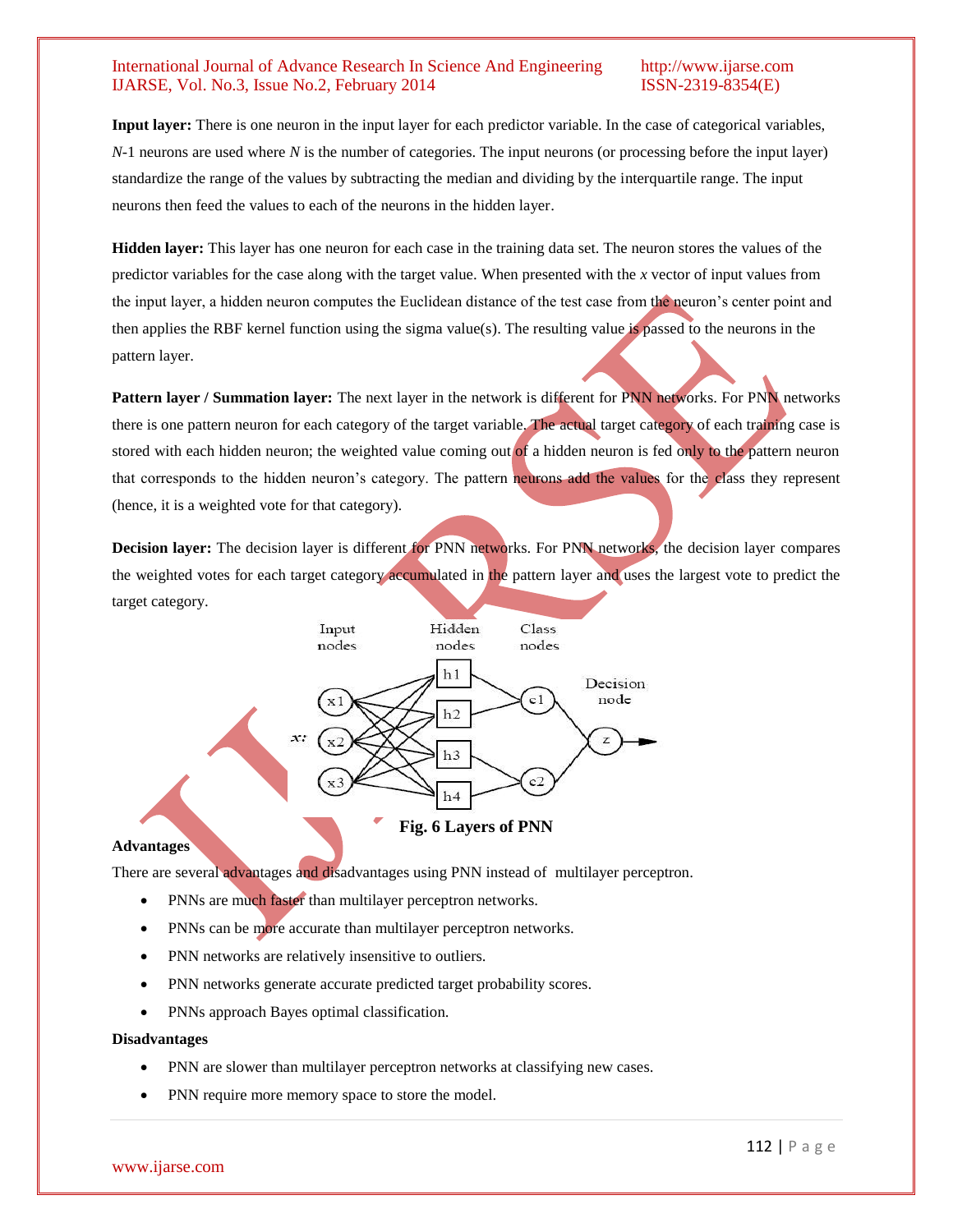#### **Applications based on PNN**

- Probabilistic neural networks in modelling structural deterioration of storm water pipes.
- Probabilistic neural networks method to gastric endoscope samples diagnosis based on FTIR spectroscopy.
- Probabilistic Neural Networks in Solving Different Pattern Classification Problems.
- Application of probabilistic neural networks to population pharma cokineties.
- Probabilistic Neural Networks to the Class Prediction of Leukemia and Embryonal Tumor of Central Nervous System.
- Ship Identification Using Probabilistic Neural Networks.
- Probabilistic Neural Network-Based sensor configuration management in a wireless AD-HOC network.
- Probabilistic Neural Network in character recognizing.

### **3.8 Feature Classification and Result Verification**

The final classification of an erythrocyte as infected with malaria or not, and if so, the species of the parasite, falls to the classifier. The classifier is a two-stage tree classifier, with an infection classified as positive or negative at the first node, and the species assigned at the second node.

The design of a tree classifier has the following steps: the design of a tree structure [8] (which has already been assigned), the selection of features to be used at every node, and the choice of decision rule at each node. The same type of classifier is used at both nodes



**Fig. 7 Two Stage Classifier**

#### **3.9 Results**

The performance and accuracy of the algorithm are analyzed using 4 measures: **sensitivity**, the ability of the algorithm to detect a parasite present; **specificity**; **accuracy** and **positive predictive value** (PPV), the success of the algorithm at excluding non-infected cells. These values are expressed in terms of true positives (TP), false positives (FP) and false negatives (FN).

Independent of the test result (classification) a test sample can be *positive* (infected) or *negative* (not infected), as determined by another (reference) reliable method. There can be four different outcomes after the classification: (*tp*) true positive (the classification result is positive for a positive sample); (*tn*) true negative (the classification result is negative for a negative sample); (*fp*) false positive (the classification result is positive for a negative sample); (*fn*)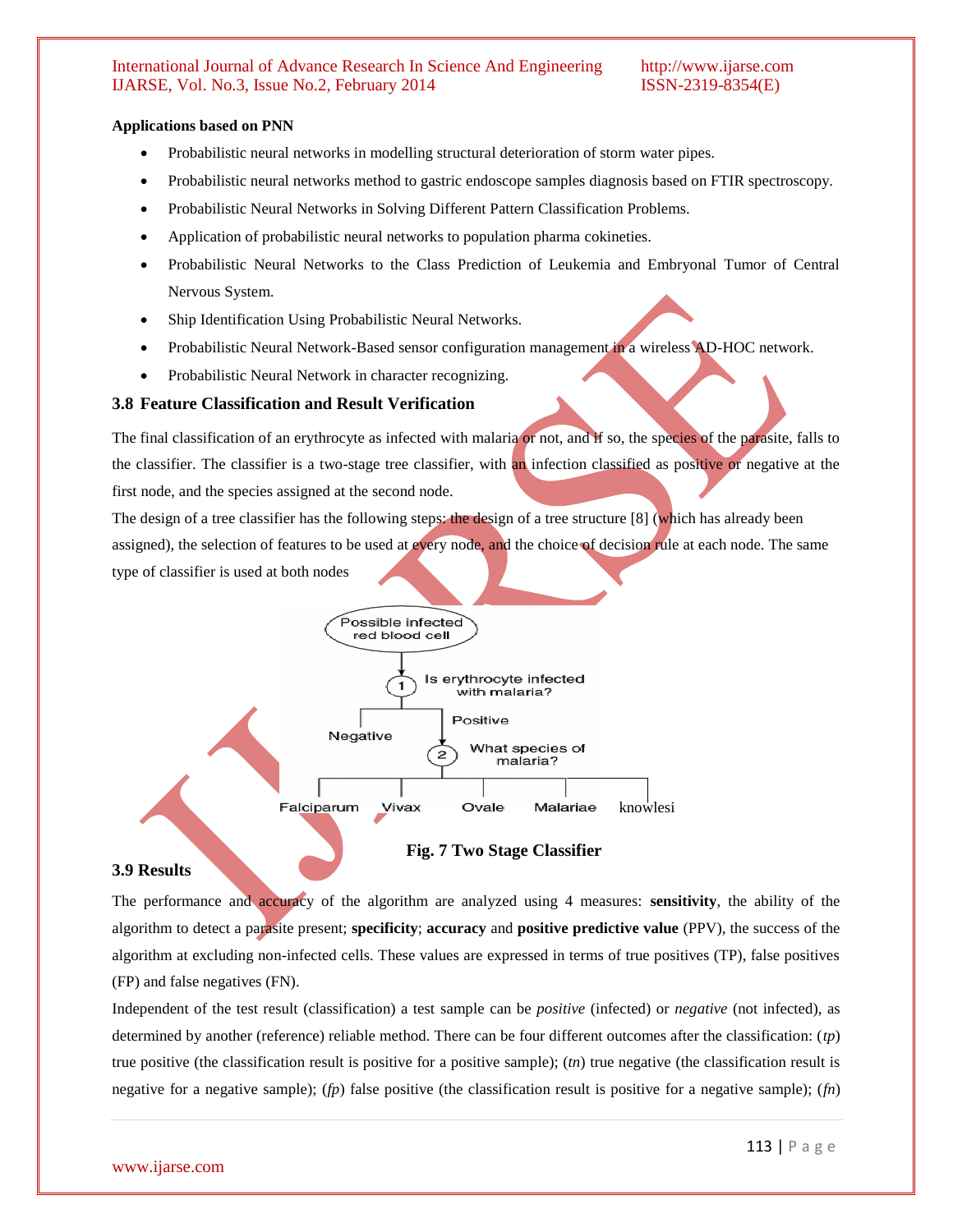false negative (the classification result is negative for a positive sample). The number of occurrences of these conditions can be used to analyse the diagnosis performance:

*TP; TN; FP; FN* for *tp; tn; fp; fn*, respectively.

 $\cdot$ **SE = (7)** 

**Sensitivity (SE)** is the proportion of the samples that are classfiied as positive among all the positive samples, which is usually called the true detection rate (in the pattern recognition community) for binary pattern detection tasks. The higher the sensitivity, the more likely an infected person to be diagnosed as positive (i.e. sick).

**Specificity (SP)** is the proportion of the samples that are classified as negative among all the negative samples. It is the probability of a negative result for a negative object (regular blood component, e.g.RBC, WBC, platelet, and artifact).

 $\mathbf{S} = \underline{\hspace{1cm}} (8)$ 

The higher the specificity, the less likely that a healthy blood component will be classified as a parasite. Consequently, a healthy person is more likely to be diagnosed as healthy. Sensitivity and specificity values of a diagnosis test should be interpreted together. In theory, for an ideal diagnosis method the values are independent and both can be as high as 1*:*0. It should be noted that assigning all the queries to one of the classes (consider the positive class) can simply achieve  $(SE = 1.0)$  but the specificity in this case would be  $SP = 0.0$  which is not desirable. In general pattern detection terms, the value (1 *- SP*) is usually called the false detection rate.



**Fig. 8 GUI and Validation of Filename Textbox Fig. 9 Output of Image Segmentation and Feature Extraction**



**Fig. 10 Detected Parasite Name Displayed**